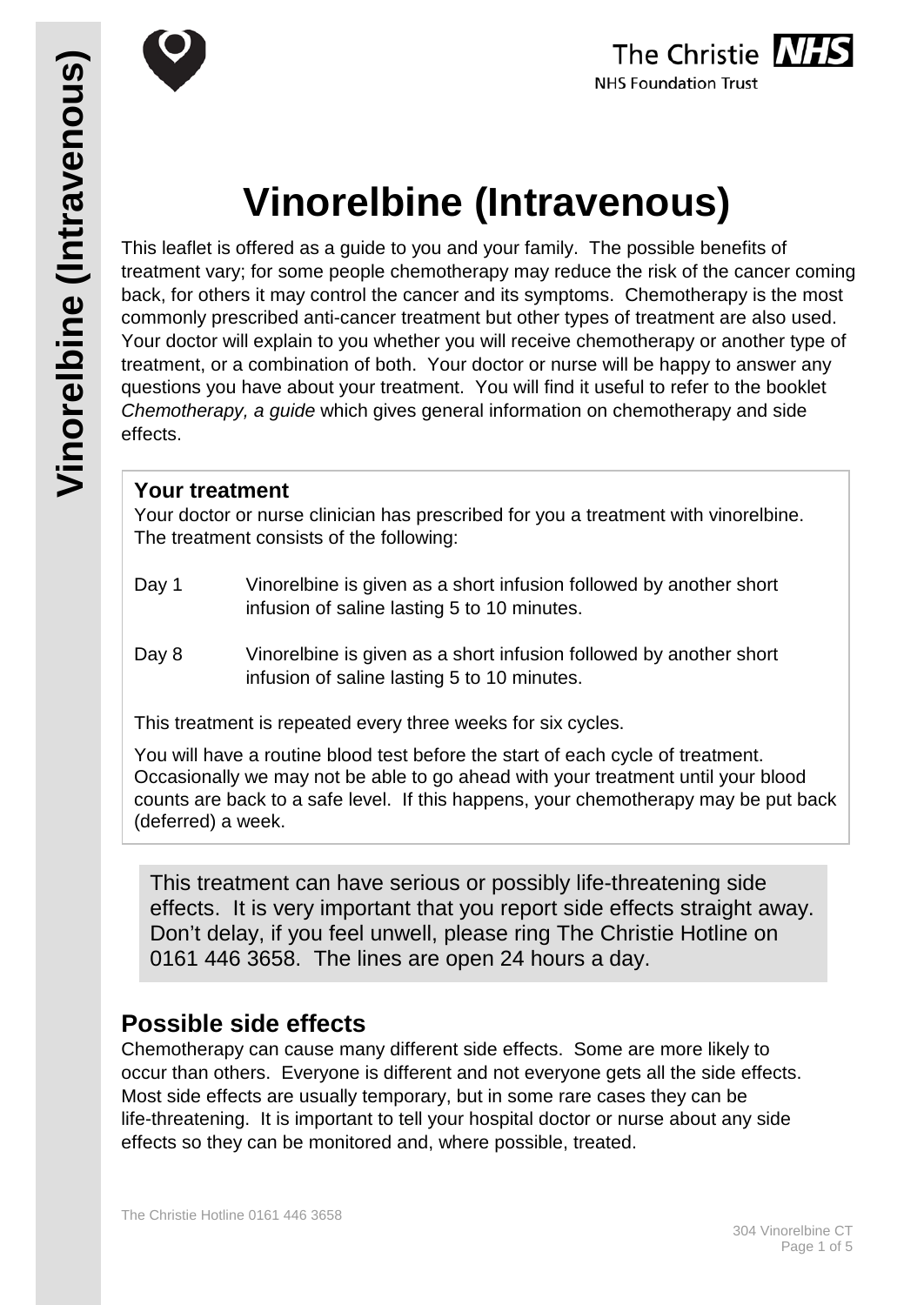## **Common side effects (more than 1 in 10)**

## • **Increased risk of serious infection**

You are vulnerable to infection while you are having chemotherapy. Minor infections can become life-threatening in a matter of hours if left untreated. Symptoms of infection include fever, shivering, sweats, sore throat, diarrhoea, discomfort when you pass urine, cough or breathlessness. We recommend that you use a digital thermometer so you can check your temperature. You can buy one from your local chemist.

## **If you feel unwell, you have symptoms of an infection or your temperature is 37.5ºC or above or below 36ºC contact The Christie Hotline straight away**.

## • **Anaemia (low number of red blood cells)**

While having this treatment you may become anaemic. This may make you feel tired and breathless. Let your doctor or nurse know if these symptoms are a problem. You may need a blood transfusion.

## • **Bruising or bleeding**

This treatment can reduce the production of platelets which help the blood clot. Let your doctor know if you have any unexplained bruising or bleeding, such as nosebleeds, bloodspots or rashes on the skin, and bleeding gums. You may need a platelet transfusion.

## • **Nausea and vomiting (sickness)**

The severity of this varies from person to person. Anti-sickness medication may be given along with your chemotherapy to prevent this. You will be given anti-sickness tablets to take at home. If you continue to feel or be sick, contact your GP or this hospital, because your anti-sickness medication may need to be changed or increased.

#### • **Sore mouth**

Your mouth may become sore or dry, or you may notice small mouth ulcers during this treatment. Drinking plenty of fluids and cleaning your teeth regularly and gently with a soft toothbrush can help to reduce the risk of this happening. We can prescribe a mouthwash for you to use during treatment. You can dilute this with water if your mouth is sore. Ask your doctor or nurse for further advice. There is also general mouth care information in the chemotherapy booklet. If you continue to have a sore mouth, please contact The Christie Hotline.

#### • **Constipation**

It is very common to become constipated. Try to drink plenty of fluids and eat foods high in fibre. Tell your doctor who may prescribe a suitable laxative. Ask the staff for a copy of 'Eating: Help Yourself' which has useful ideas about diet when you are having treatment. Please contact The Christie Hotline if your constipation lasts more than 3 days or you experience abdominal discomfort.

#### • **Lethargy**

Some chemotherapy may make you feel tired and lacking in energy. It can be frustrating when you feel unable to cope with routine tasks. You may benefit from additional support during your treatment. If necessary, take time off work. Gentle exercise, such as walking, can however be beneficial. Complementary therapies may be helpful. Speak to your nurse or doctor for further information.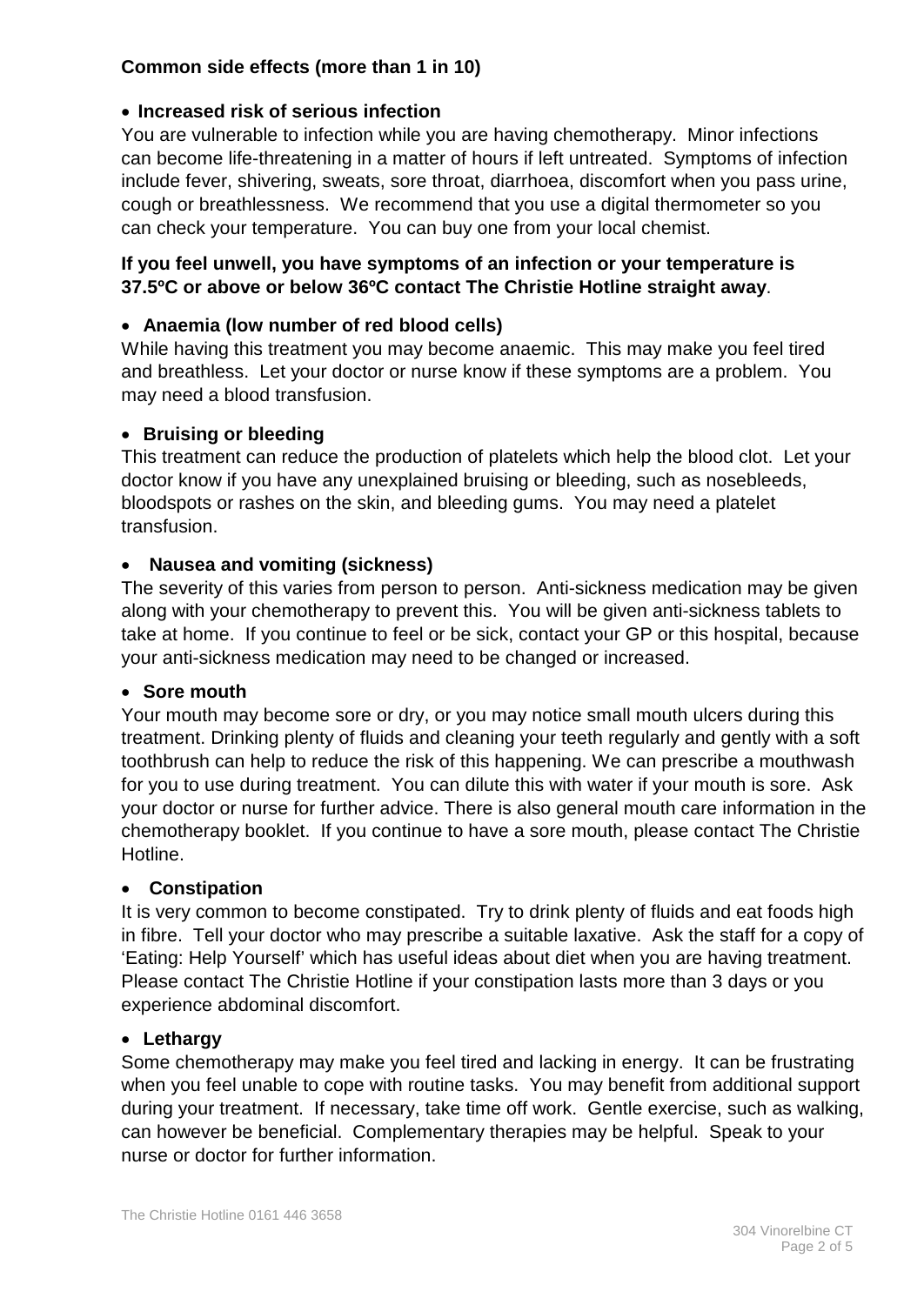### • **Heartburn**

Chemotherapy treatment can cause indigestion or reflux. If you experience this please contact The Christie Hotline. Heartburn can be treated with medication from your GP.

## • **Loss of periods**

Due to the effect of chemotherapy on the ovaries, you may find that your periods become irregular or stop. This is more likely in women over the age of 40 when most women will notice some change in their periods. It is less common in women under the age of 40 but does still happen and can result in significant menopausal symptoms (see section below). Even if your periods stop completely during chemotherapy your periods may come back several years later. This means that you may be able to become pregnant even many years after chemotherapy. It is very important to use contraception if you don't want to get pregnant.

## • **Menopausal symptoms**

When the ovaries stop working due to chemotherapy or during a natural menopause most women experience symptoms such as hot flushes, sweats (night and day) and vaginal dryness. These hormonal changes can make the vagina feel as though it has shrunk and become less easy to stretch. This is called vaginal atrophy and can result in discomfort, pain on sexual intercourse, itching and recurrent urine infections. If your ovaries don't start to work again the vaginal symptoms can be permanent, although the flushes and sweats tend to reduce and stop over a small number of years. Some women who have already gone through menopause may notice their symptoms worsening for a time after chemotherapy.

The vaginal symptoms can start early and the longer they are left the harder they can be to treat. Please contact your specialist nurse either in clinic or by phone when the symptoms first develop if you would like help. Symptoms can be managed in several ways including gels, essential oil pessaries and sometimes local oestrogen replacement. You may also find it helpful to request the booklet 'Menopausal symptoms and breast cancer' by Breast Cancer Care (either from your breast care nurse, the cancer information centre at The Christie or online).

## • **Changes to nails**

Your nails may become darker. White lines may appear on the surface of the nail. These changes grow out over a few months once the treatment has finished.

## • **Tingling & numbness in the fingers or toes**

This is due to the effect of the chemotherapy on the nerves and is known as peripheral neuropathy. You may also notice that you have difficulty doing up buttons or similar tasks. Tell your doctor if you notice any numbness or tingling in your hands or feet. This usually improves a few months after treatment has finished although this may be permanent.

## • **Hair thinning**

Some hair loss may occur during treatment, including body and facial hair. It is advisable to avoid perms, colours, use of hot brushes and vigorous frequent washing that could increase hair loss. Please remember that this is a temporary side effect and your hair will grow back when your treatment is completed. If you would like an appointment with the wig service, this can be arranged for you by visiting the Cancer Information Centre (department 7). Ask the staff for a copy of the 'Wig Fitting Service'. A selection of headscarves and turbans is available from 'Headstart'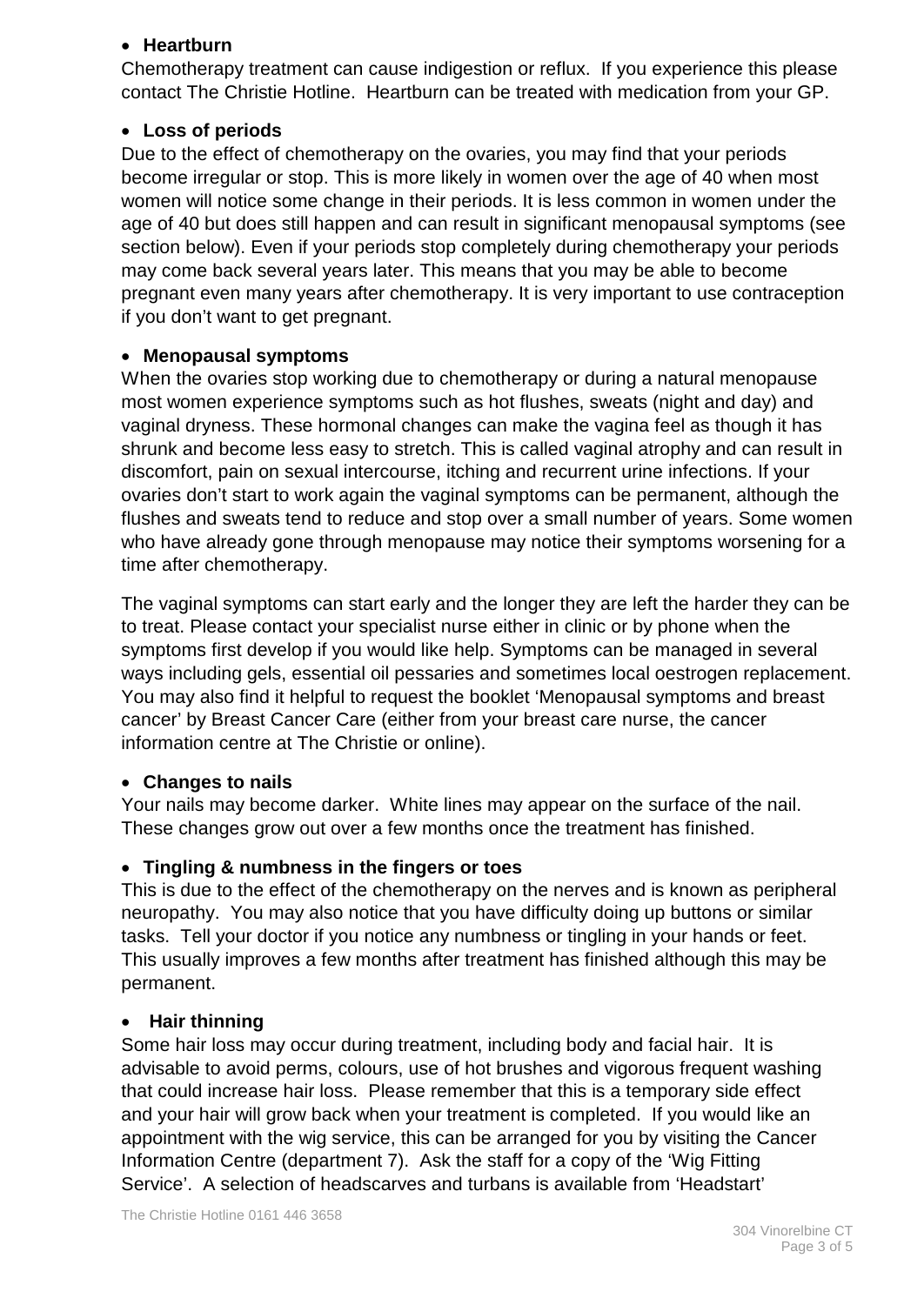#### . • **Vein pain**

Vinorelbine can cause pain along the vein during and after treatment. This should only be temporary but contact your hospital doctor or nurse if this becomes severe.

## • **Strange taste**

Chemotherapy can often leave a strange, metallic taste in your mouth. It can also make food seem tasteless and bland. Normal taste will usually come back after the treatment finishes. Ask the staff for dietary booklets which you may find helpful.

## **Uncommon side effects (less than 1 in 10)**

## • **Diarrhoea**

If this becomes a problem while you are having treatment, contact The Christie Hotline for advice. **If you develop severe diarrhoea it is important to contact this hospital straightaway as this may be a sign of a serious infection. Don't delay!**



## • **Blood clots**

During chemotherapy you are more at risk of blood clots in the legs (DVT) or lungs (PE). Occasionally these clots can be life-threatening. To help prevent clots, keep mobile and drink plenty of non-alcoholic fluids.

## **Rare side effects (less than 1 in 100)**

• **Extravasation** is when chemotherapy leaks outside the vein. If you develop redness, soreness or pain at the injection site **at any time** please let us know straight away.

## **Serious and potentially life threatening side effects**

In a small proportion of patients chemotherapy can result in very severe side effects which may rarely result in death. The team caring for you will discuss the risk of these side effects with you.

# **Sex, contraception & fertility**

#### **Protecting your partner and contraception:**

We recommend that you or your partner use a condom during sexual intercourse while you are having the course of chemotherapy. Chemotherapy is dangerous to unborn babies and you should not try to become pregnant whilst you are having chemotherapy. Using a condom will also protect your partner from any chemotherapy drugs that may be present in the semen or vagina.

If you suspect that you may be pregnant please tell your doctor immediately.

**Fertility:** This chemotherapy may affect your ability to have children. Your doctor or nurse should have discussed this with you. If not, please ask them before you start treatment.